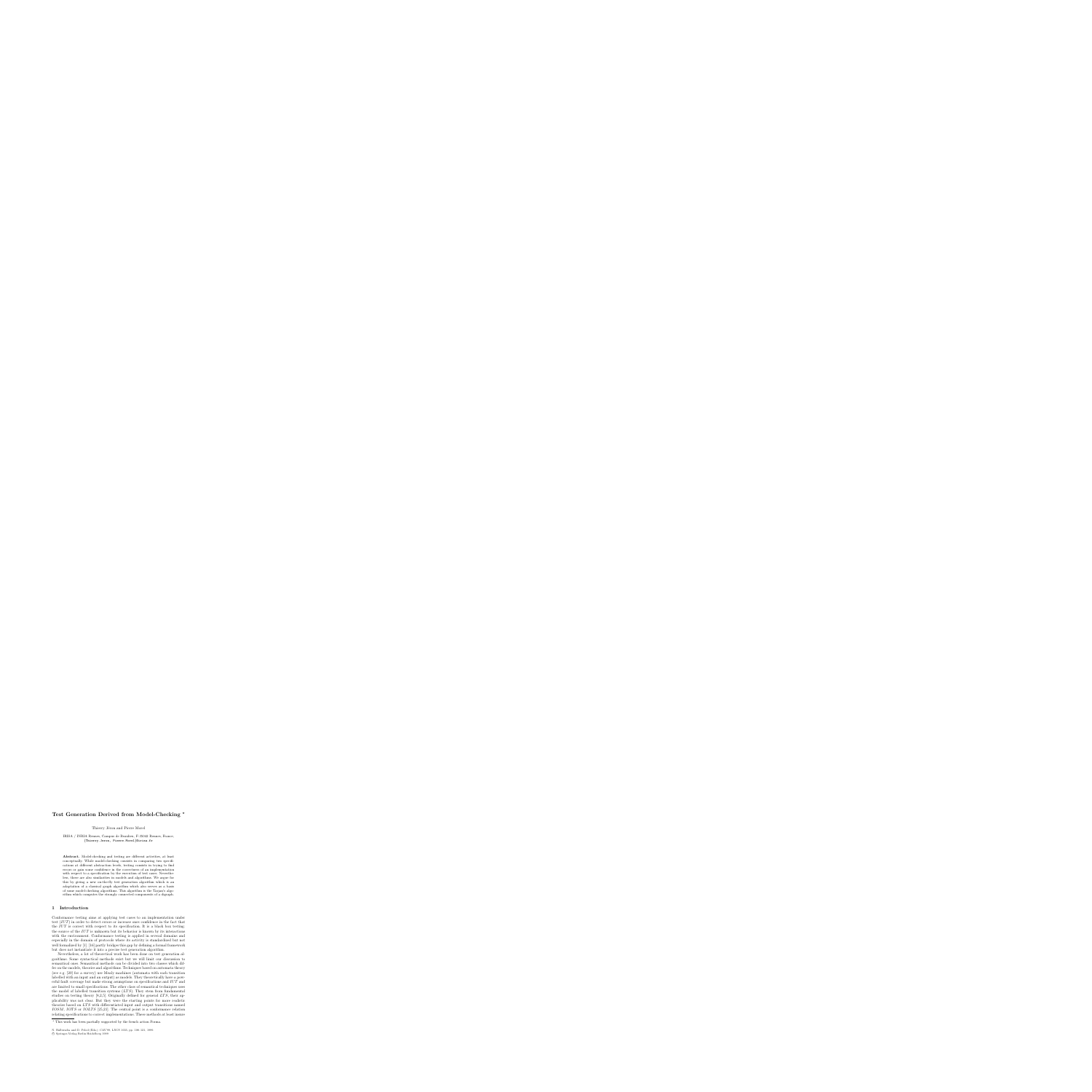unbias (only non conformant implementations can be rejected by a test case) and "theoretical" exhaustiveness (under some assumptions on implementations, all non conformant implementations can be rejected by a test suite).

In [12] we proposed a first on-the-fly test generation algorithm and we completed the picture in [17]. These algorithms have been implemented in our prototype tool TGV and gave good results on industrial experiments [13]. The main algorithm was based on a traversal of the synchronous product of a test purpose automaton with an *IOLTS* representing the observable behavior of the specification. We thought that test cases should be acyclic in order to ensure the finiteness of their execution on the  $IUT$ , so the algorithm was cutting loops. But test practitioners and standardized test suite showed us that this was not always the case. It is the reason why we started to investigate a way for producing test cases with loops.

Some model-checking algorithms for CTL [6] or LTL [23], in particular local or on-the-fly ones also have to tackle with loops. Some of these algorithms (see e.g. [7,26]) are adaptations of the classical Tarjan's algorithm which computes strongly connected components (SCCs) of a digraph during a depth first search (DFS). For on-the-fly model-checking, this algorithm has the advantage to provide a diagnostic sequence in the stack as soon as a violation of the property is detected. This facility has been used for test generation [10] as the negation of the checked property can be seen as a test selection criterion, i.e. a test purpose.

In our opinion, this is not sufficient as diagnostic sequences have to be further transformed into test sequences by taking into account output freedom of the specification, thus giving test sequences with possibly a lot of Inconclusive verdicts  $<sup>1</sup>$ . These verdicts should be reduced to the minimum in generating more</sup> adaptative test cases. We believe that test generation can benefit from modelchecking algorithms but they need some adaptations to the testing framework. We present here such algorithms.

The paper is organized as follows. We first present in Section 2 the models used for test generation. Section 3 then gives an iterative formulation of the Tarjan's algorithm and present it as a framework for the derivation of all other algorithms presented in the paper. The three subsequent sections present instantiations of this framework for test generation. Section 4 describes an algorithm computing the subgraph of all sequences leading to Accept states of the test purpose and can be seen as a complete diagnosis for the CTL property  $AG\neg Accept$ (or a complete explanation of  $EFAccept$ ). In Section 5 we extract one test case from this subgraph. Section 6 improves the first algorithm for on-the-fly generation by anticipating operations of the second algorithm. Section 7 then describes how these algorithms are integrated into our tool TGV. We conclude with a comparison with other works and perspectives.

Inconclusive verdicts are given to correct outputs of the IUT which do not lead to the satisfaction of the test purpose.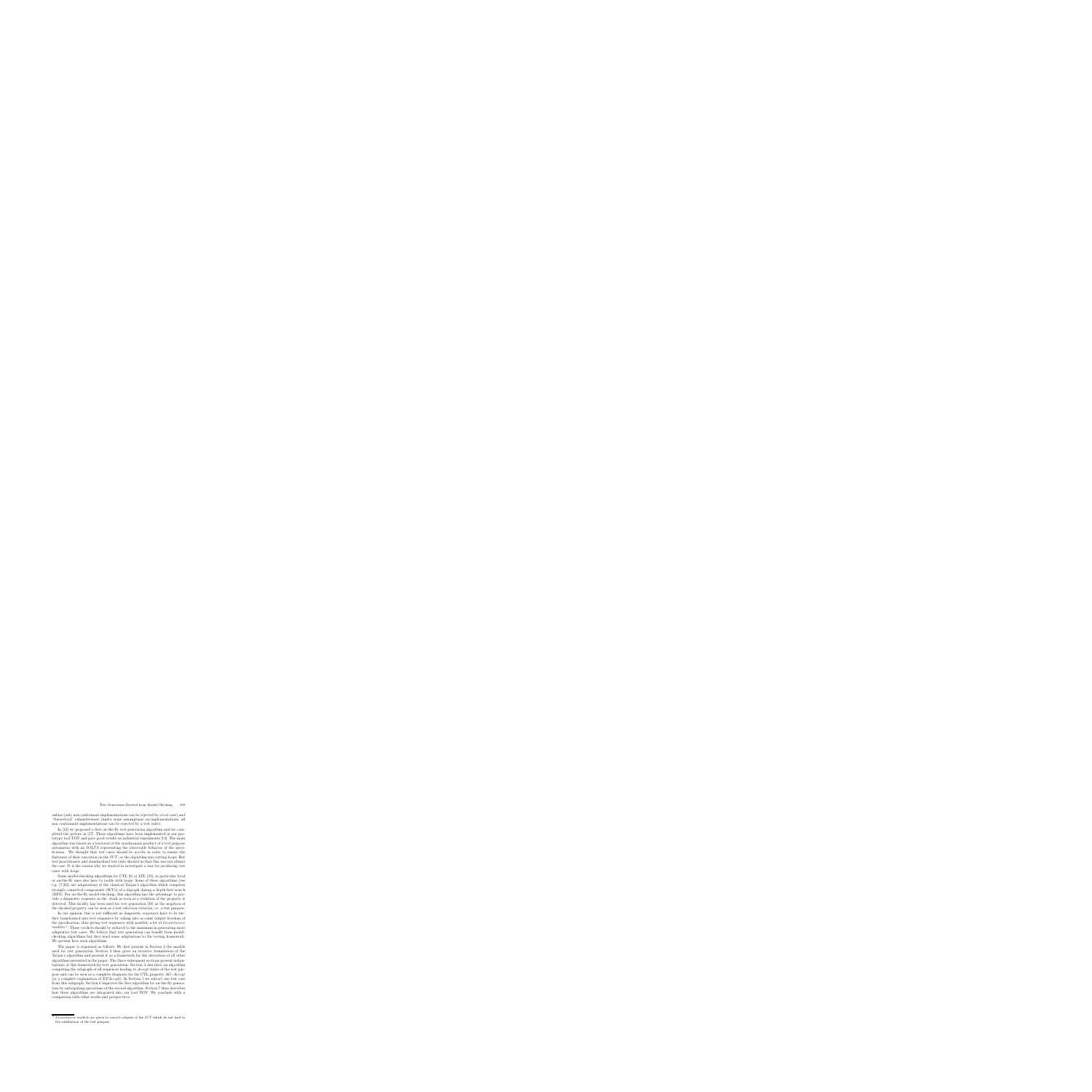### **2 Conformance Testing**

In this section we introduce the models used for test case generation and how they are used to describe specifications, implementations, test cases and test purposes. These models are based on the classical model of labelled transition systems with distinguished inputs and outputs. We report to [25] for a precise definition of the testing theory used.

**Definition 1.** An IOLTS is an LTS  $M = (Q^M, A^M, \rightarrow_M, q^M)$  with  $Q^M$  a finite set *of states,*  $A^M$  *a finite alphabet partitioned into three distinct sets*  $A^M = A^M_I \cup A^M_O \cup$  $I^M$  where  $A_I^M$  and  $A_O^M$  are respectively inputs and outputs alphabets and  $I^M$  is an *alphabet of unobservable, internal actions,*  $\rightarrow_M \subset Q^M \times A^M \times Q^M$  *is the transition relation and*  $q_0^M$  *is the initial state.* 

We will use the classical following notations of LTS for IOLTS. Let  $q, q', q_{\scriptscriptstyle(i)} \in Q^{\scriptscriptstyle{\mathrm{M}}}, Q \subseteq Q^{\scriptscriptstyle{\mathrm{M}}}, a_{\scriptscriptstyle(i)} \in A^{\scriptscriptstyle{\mathrm{M}}}_{\scriptscriptstyle{\mathrm{I}}} \cup A^{\scriptscriptstyle{\mathrm{M}}}_{\scriptscriptstyle{\mathrm{O}}}, \tau_{\scriptscriptstyle(i)} \in I^{\scriptscriptstyle{\mathrm{M}}}, \text{ and } \sigma \in (A^{\scriptscriptstyle{\mathrm{M}}}_{\scriptscriptstyle{\mathrm{I}}} \cup A^{\scriptscriptstyle{\mathrm{M}}}_{\scriptscriptstyle{\mathrm{O}}})^*$ .  $q \stackrel{\epsilon}{\Rightarrow}_{\mathcal{M}} q' \equiv (q = q' \vee q \stackrel{\tau_1 \dots \tau_n}{\rightarrow}_{\mathcal{M}} q')$  and  $q \stackrel{a}{\Rightarrow}_{\mathcal{M}} q' \equiv \exists q_1, q_2 : q \stackrel{\epsilon}{\Rightarrow}_{\mathcal{M}} q_1 \stackrel{a}{\rightarrow}_{\mathcal{M}} q_2 \stackrel{\epsilon}{\Rightarrow}_{\mathcal{M}} q'$ <br>which generalizes in  $q \stackrel{a_1 \dots a_m}{\rightarrow}_{\mathcal{M}} q' \equiv \exists q_0, ... q_n : q = q_0 \stackrel{a_1}{\rightarrow}_{$  $Trace_{\mathcal{M}}(q) \equiv {\sigma | q \stackrel{\sigma}{\Rightarrow}_{\mathcal{M}} }$  and  $Trace_{\mathcal{M}}(M) = Trace_{\mathcal{M}}(q_{0}^{\mathcal{M}})$ .

We note q **after**<sub>M</sub>  $\sigma \equiv \{q' | q \stackrel{\sigma}{\Rightarrow}_M q'\}$  and Q **after**<sub>M</sub>  $\sigma \equiv \bigcup_{q \in Q} q$  **after**<sub>M</sub>  $\sigma$ . We define  $Out_{\mathcal{M}}(q) \equiv \{a \in A_{\mathcal{O}}^{\mathcal{M}} | q \stackrel{a}{\Rightarrow}_{\mathcal{M}} \}$  and  $Out_{\mathcal{M}}(Q) \equiv \{Out_{\mathcal{M}}(q) | q \in Q \}$ . We will not always distinguish between an *IOLTS* and its initial state and note  $M \Rightarrow_M$ instead of  $q_0^M \Rightarrow_M$ . We will omit the subscript M when it is clear from the context.

A specification is given in a formal description language (e.g. SDL, LOTOS or Estelle) which semantics allows to describe the behavior of the specification by an *IOLTS*  $S = (Q^s, A^s, \rightarrow^s, q_0^s)$ <sup>2</sup>. The *IOLTS* S and intermediate *IOLTS* defined from S are not effectively built but we need to define them for reasonning. As usually, we will assume that the behavior of the IUT can also be described by an *IOLTS* which can never refuse an input:  $IUT = (Q<sup>1UT</sup>, A<sup>1UT</sup>, \rightarrow<sup>1UT</sup>, q<sub>0</sub><sup>1UT</sup>)$ with  $A^{IUT} = A^{IUT}_I \cup A^{IUT}_O \cup I^{IUT}$  and  $A^S_I \subseteq A^{IUT}_I$  and  $A^S_O \subseteq A^{IUT}_O$ . We use a conformance relation which says that an  $IUT$  conforms to  $S$  if and only if after a trace of  $S$ , outputs of the  $IUT$  are outputs of  $S$ :

 $IUT$  **ioconf**  $S \iff \forall \sigma \in Trace(S), Out(III \text{ after }_{\text{IUT}} \sigma) \subseteq Out(S \text{ after }_{S} \sigma)$ For the sake of clarity, we took the definition of **ioconf** but all results also apply to **ioco** [25] which considers quiescence (i.e. deadlock and output quiescence) as an observable event. In [17] we also treat livelocks. The relation **ioco** is obtained from **ioconf** by adding loops labelled with a particular output  $\delta$  to quiescent states of S and IUT.

In practice, test purposes are used as test selection criteria. We formalize them by automata i.e *IOLTS* with selected marked states. A test purpose is a deterministic  $IOLTSTP = (Q^{TP}, A^{TP}, \rightarrow_{TP}, q_0^{TP})$  equipped with two sets of sink states  $Accept^{\text{TP}}$  which defines Pass verdicts and  $Reject^{\text{TP}}$  which allows to limit the exploration of the graph S. We suppose that  $A^{\text{TP}} = A^{\text{s}}$  (this authorizes

<sup>2</sup> LOTOS does not distinguishes between inputs and outputs and a renaming is necessary for test generation.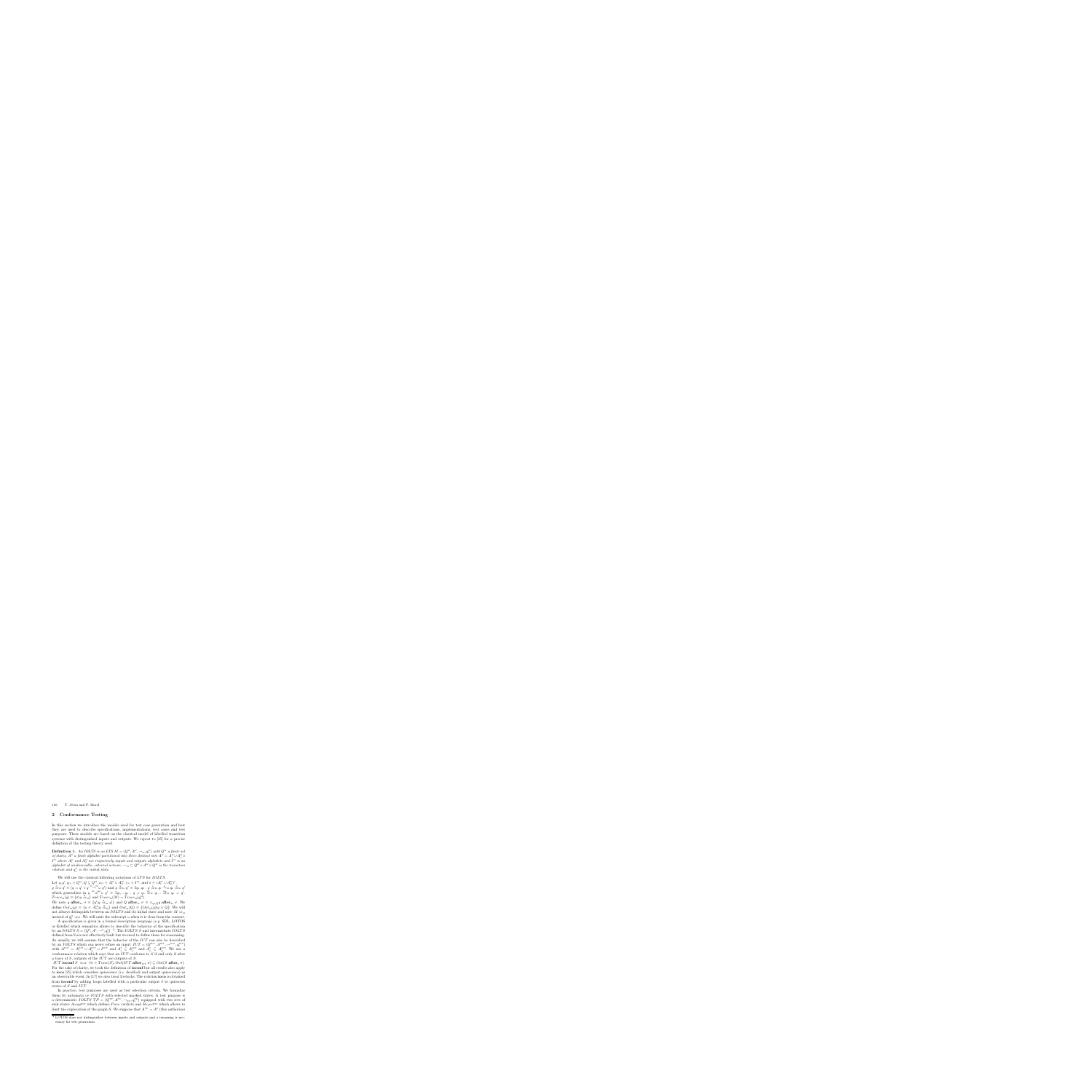actions of  $TP$  to be internal actions of  $S$  which is useful for testing in context) and  $TP$  is complete  $(\forall q \in Q^{\text{TP}}, a \in A^{\text{TP}}q \stackrel{a}{\rightarrow}_{\text{TP}})$ .

The synchronous product of S and TP is an  $IOLTS$   $SP = (Q^{\text{SP}}, A^{\text{SP}}, \rightarrow_{\text{SP}}, q_0^{\text{SP}})$ with  $Q^{\text{SP}} = Q^{\text{S}} \times Q^{\text{TP}}$ ,  $A^{\text{SP}} = A^{\text{S}}$ ,  $(p, q) \xrightarrow{a}_{\text{SP}} (p', q') \iff p \xrightarrow{a}_{\text{S}} p'$  and  $q \xrightarrow{a}_{\text{TP}} q'$ ,  $q_0^{\text{SP}} = (q_0^{\text{S}}, q_0^{\text{TP}})$ . It can be understood as an automaton with sets of sink states defined by  $Accept^{\text{SP}} = Q^{\text{S}} \times Accept^{\text{TP}}$  and  $Reject^{\text{SP}} = Q^{\text{S}} \times Reject^{\text{TP}}$ .

As test generation only considers the observable behavior of  $S$ , a first step is to replace in SP all internal actions by  $\tau$ , to reduce  $\tau$  actions (while adding  $\delta$ loops for **ioco**) and to determinize the result.

This defines an *IOLTS*  $SP_{\text{VIS}} = (Q^{\text{VIS}}, A^{\text{VIS}}, \rightarrow_{\text{VIS}}, q^{\text{VIS}}_0)$  with  $Q^{\text{VIS}} \subseteq 2^{Q^{\text{SP}}}$ ,  $A<sup>VIS</sup> = A<sub>I</sub><sup>VIS</sup> \cup A<sub>O</sub><sup>VIS</sup> with A<sub>O</sub><sup>VIS</sup> = A<sub>O</sub><sup>SP</sup> and A<sub>I</sub><sup>VIS</sup> = A<sub>I</sub><sup>SP</sup>, q<sub>0</sub><sup>VIS</sup> = q<sub>0</sub><sup>SP</sup> after<sub>SP</sub>  $\epsilon$ ,$  $\forall a \in A^{\text{vis}}, \forall P, P' \in Q^{\text{vis}}, P \xrightarrow{a}_{\forall \text{lis}} P' \iff P' = P \text{ after}_{\text{SP}} a. SP_{\text{vis}} \text{ is equipped}$ with sets of sink states defined by  $Reject^{\text{VIS}} = \{s \in Q^{\text{VIS}} \mid s \cap Reject^{\text{SP}} \neq \emptyset\}$ and  $Accept<sup>VIS</sup> = {s \in Q<sup>VIS</sup> | s \cap Accept<sup>SP</sup> \neq \emptyset} \setminus Reject<sup>VIS</sup>.$ 

Test cases are constructed from the *IOLTS*  $SP_{\text{VIS}}$ *.* Before going to that construction, we must define what are test cases. A test case is an IOLTS  $TC = (Q^{\text{TC}}, A^{\text{TC}}, \rightarrow_{\text{TC}}, q_0^{\text{TC}})$  with distinguished subsets of states *Pass*, *Inconc*, and a new state  $fail.$   $TC$  should have the following properties:

- 1.  $Q^{\text{TC}} \subseteq Q^{\text{VIS}} \cup \{fail\}$ , and  $q_0^{\text{TC}} = q_0^{\text{VIS}}$ ,
- 2.  $A^{TC} = A_1^{TC} \cup A_0^{TC}$  with  $A_0^{TC} \subseteq A_1^{VS}$  and  $A_1^{TC} \subseteq A_0^{TC}$  (mirror image and all possible outputs of I considered),
- 3.  $Pass = Accept^{\text{VIS}} \cap Q^{\text{TC}}$ ,  $Inconc \subseteq Q^{\text{VIS}}$ ,  $Pass, Inconc$  and fail are sink states and every state of  $TC$  except fail can reach either a Pass or an Inconc state, fail and Inconc states can be reached directly only by inputs,
- 4.  $\forall q \in Q^{\text{TC}}, \forall a \in A_1^{\text{TC}}, (\exists q' \in Income \cup \{fail\}, q \xrightarrow{a}_{\text{TC}} q' \Rightarrow q \xrightarrow{*} Pass)$  and  $(q \xrightarrow{a}_{\text{TC}} fail \Rightarrow q \xrightarrow{q}_{\text{VIS}}),$
- 5.  $\forall q, q' \in Q^{\text{TC}}, \forall a \in A^{\text{TC}}, q \stackrel{a}{\rightarrow}_{\text{TC}} q' \wedge q' \neq fail \Rightarrow q \stackrel{a}{\rightarrow}_{\text{VIS}} q',$
- 6. maximality:  $\forall q \in Income, q \not\Rightarrow_{\forall \text{vs}} Accept,$
- 7. controllability:  $\forall q \in Q^{\text{TC}}, \forall a \in A_{\text{O}}^{\text{TC}}, q \xrightarrow{a}_{\text{TC}} \Rightarrow$  $\forall b \neq a, q \not\stackrel{b}{\to}_{\text{TC}} \land \forall q \in Q^{\text{TC}}, (\exists a \in A^{\text{TC}}_{\text{I}}, q \xrightarrow{a}_{\text{TC}} \forall b \in A^{\text{TC}}_{\text{I}}, q \xrightarrow{a}_{\text{TC}}).$

Some of these properties come from the definition of **ioconf** and ensure unbias (i.e. no correct implementation can be rejected by a test case). Some other properties such as the controllability condition come from test practice: a tester always controls its outputs. The maximality property ensures that no *Inconclusif* verdict can be given in a state where a *Pass* verdict could eventually be obtained later. In a state where an input is possible all possible outputs of an IUT are considered. This input completion allows us to consider transitions leading to fail as implicit in the sequel. These properties do not uniquely identify a test case, thus we have to provide a constructive algorithm which ensures them. This is the subject of the following sections.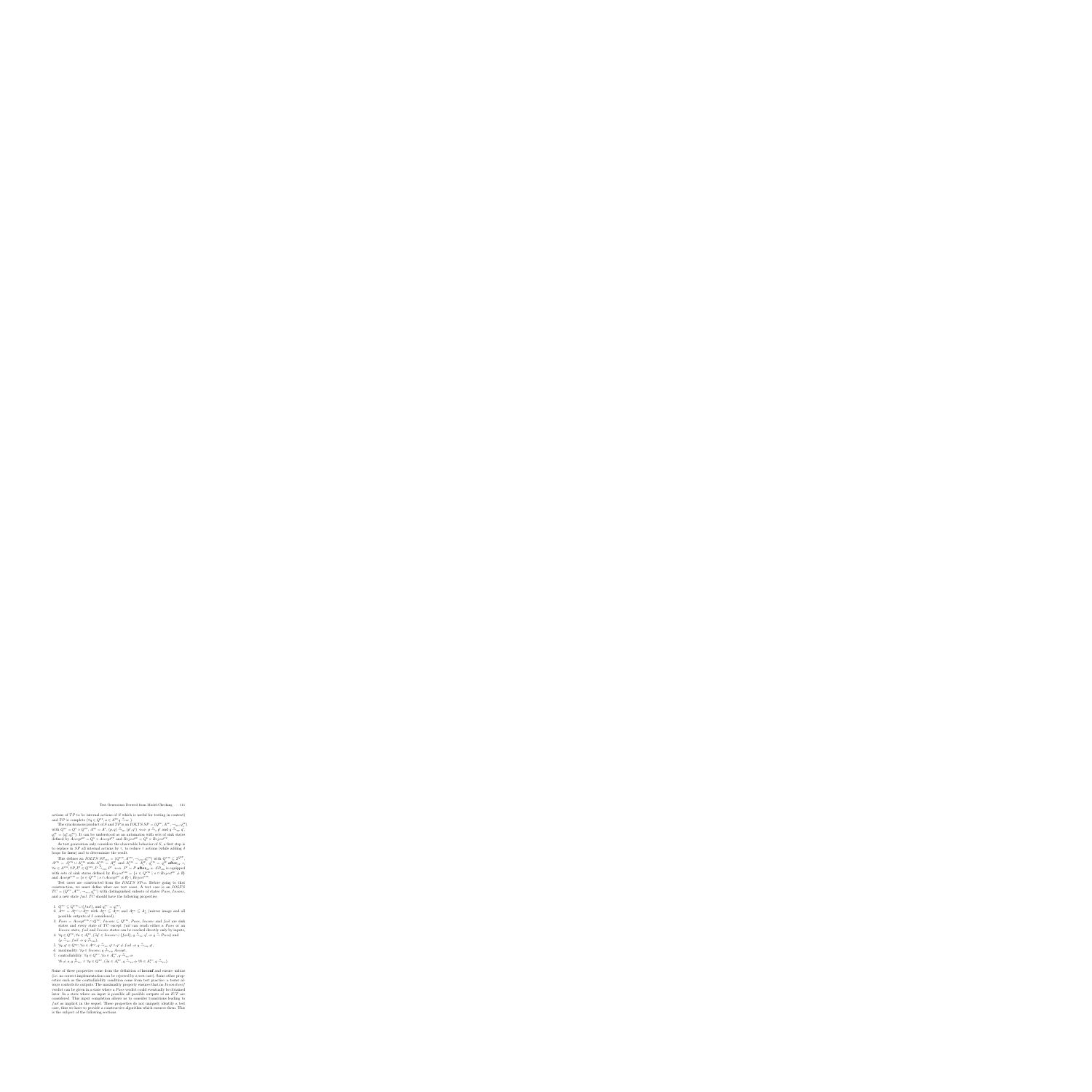### **3 Tarjan's Algorithm as a Framework**

In this section we present an iterative version of the algorithm "StrongConnect" [24] computing the SCCs of a given digraph  $G = (Q<sup>G</sup>, A<sup>G</sup>, \rightarrow_G, q<sup>G</sup><sub>0</sub>)$  as a framework to derive other algorithms. First, we introduce all the notions and results used to describe this framework and following algorithms. Finally, we show the framework "StrongConnect" and its resulting graph.



**Fig. 1.** Partition of edges defined by a DFS

Recall that a graph is strongly connected if for each pair of states  $(v,w)$  there is a path from  $v$  to  $v$  containing w. The SCCs of a graph  $G$  are the maximal strongly connected subgraphs of  $G$ . A DFS applied to  $G$  defines a spanning forest F by considering edges leading to unvisited states (tree-arcs). We suppose that states are numbered in the order in which they are reached during the search (field "number" of a state). Inspired from [24] a DFS defines a partition of edges (see Figure 1) : edges leading to a new state (not yet numbered) of the same (resp. distinct)  $SCC(s)$  are called "tree-arcs<sub>in</sub>" (resp. "tree-arcs<sub>out</sub>"); "fronds" are edges running from descendants to ancestors in the tree; "short $cuts<sub>in</sub>$ " (resp. "short-cuts<sub>out</sub>") are edges running from ancestors to descendants of the same (resp. distinct)  $SCC(s)$ ; edges in a  $SCC$  (resp. between two  $SCCs$ ) running from one subtree to another subtree of F are called "cross-links<sub>in</sub>" (resp. "cross-links<sub>out</sub>"). For any frond (resp. short-cut) between two states v and u (resp. u and v), there exists a path of tree-arcs from u leading to v. A root of a SCC is the first reached state of this SCC and thus the smallest numbered state. The field "lowlink" of a state allows to detect the root of each SCC synthesizing the smallest state which is in the same component and is reachable by traversing zero or more tree-arcs followed by at most one frond or cross-link<sub>in</sub>. A state is a root of a SCC if and only if its number and its lowlink are equal. The following framework is the well-known algorithm "StrongConnect" of Tarjan, where some sections (Start state, New state, Old state, State of a new SCC, Tree-arc backtrack) are left empty for derived algorithms. This algorithm identifies the set of SCCs of a graph G. The stack "Dfs Stack" stores the current exploration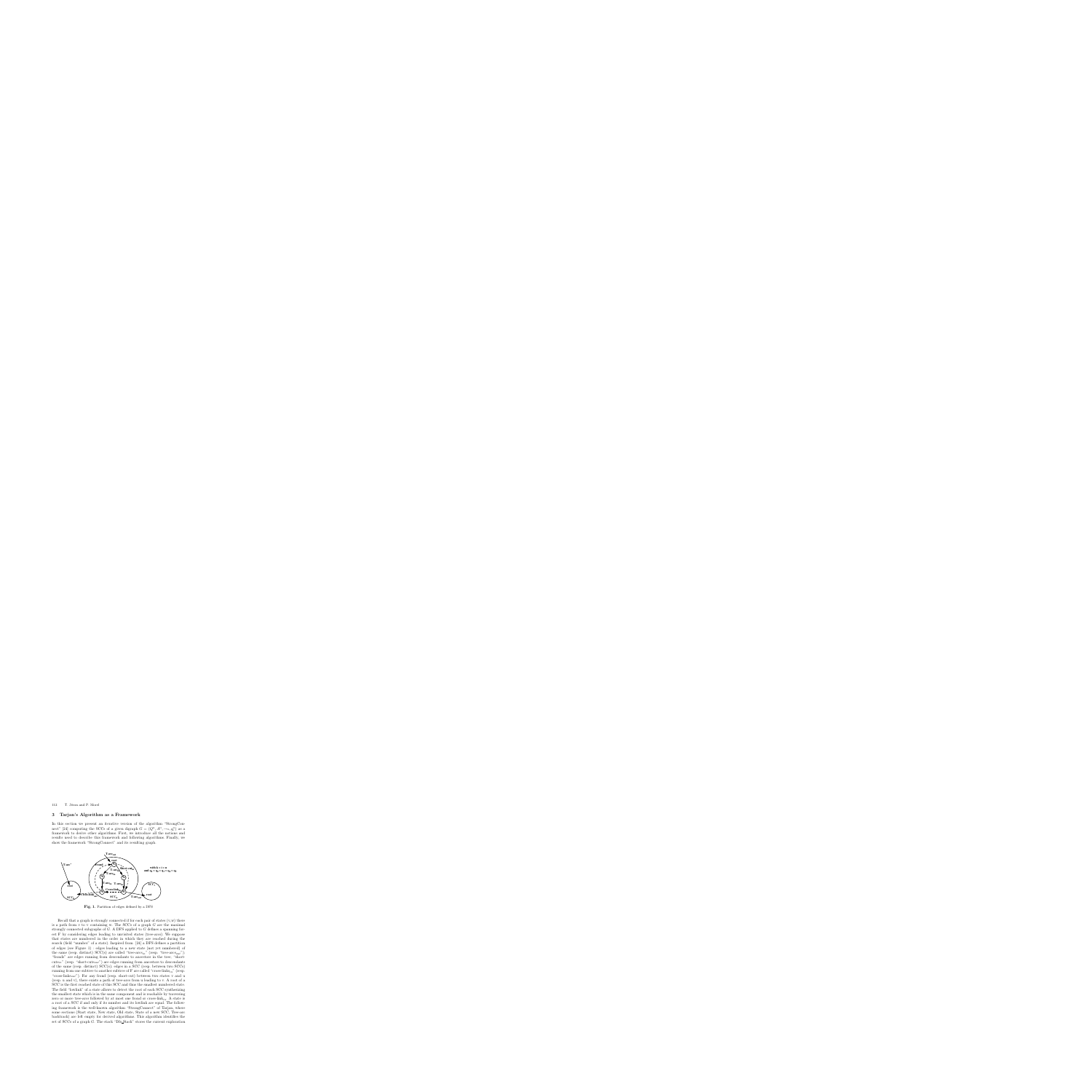sequence during the search and the stack "Scc Stack" keeps all the visited states which SCC is still not completed. The field "act" of a state q is the label of the tree-arc leading to q.

```
The function Adjacency Set gives fireable transitions from a given state q, so:
Adjacency Set (q) := \{(a, q') | (q, a, q') \in \rightarrow_G \}Procedure StrongConnect (state: q_{\text{start}});
state : q_{\text{source}}, q_{\text{target}}, q_{\text{pred}}, q; adjacency_set : Adj_{\text{source}}, Adj_{\text{target}}, Adj_{\text{pred}};
BEGIN
    Creation of Dfs Stack; Creation of Scc Stack;
    q_{\text{start}}.number := q_{\text{start}}.lowlink := i := i + 1; q_{\text{start}}.act := \epsilon;[Start state]
    Push (q_{\text{start}}, Adjacency\_Set(q_{\text{start}})) in Dfs Stack; Push q_{\text{start}} in Scc Stack;
    while not empty Dfs Stack do begin
         (q_{\text{source}}, Adj_{\text{source}}) := Top(Dfs\_Stack);if not empty Adj_{\text{source}} then begin
              Remove (m, q_{\text{target}}) from Adj_{\text{source}};
              if q_{\text{target}} is not yet numbered then begin (*(q_{\text{source}}, m, q_{\text{target}}) is a tree-arc*)
                   q_{\text{target}}.number := q_{\text{target}}.lowlink := i := i + 1; q_{\text{target}}.act := m;Push (q_{\text{target}}, Adjacency\_Set(q_{\text{target}})) in Dfs Stack; Push q_{\text{target}} in Scc Stack;
                   [New state]
              else begin (* (q_{\text{source}}, m, q_{\text{target}}) is not a tree-arc *)
                   if q_{\text{target}} number \lt q_{\text{source}} number and q_{\text{target}} in Scc Stack then
                   (* (q_{\text{source}}, m, q_{\text{target}}) is a frond or a cross-link<sub>in</sub> (in same SCC) *)
                        q_{\text{source}}.lowlink := min(q_{\text{source}}.lowlink, q_{\text{target}}.number);
                   [Old state]
              end
         else begin (* Adj_{\text{source}} is empty *)
              Pop (q_{\text{source}}) from Dfs\_Stack;if q_{\text{source}} lowlink = q_{\text{source}} number then begin (*q_{\text{source}} is root of SCC*)
                   while q := top(Scc\_Stack) satisfies q_number \geq q_{source}.number do
                   begin (* creation of a new component *)
                        Pop (q) from Scc Stack and put q in current component;
                        [State of a new SCC]
                   end
              end
              if not empty Dfs Stack then begin (* backtracking *)
                   (q_{\text{pred}}, Adj_{\text{pred}}) := top(Dfs\_Stack);q_{\text{pred}}.lowlink := min(q_{\text{pred}}.lowlink, q_{\text{source}}.lowlink);[Tree-arc backtrack]
              end
         end
    end
END;
```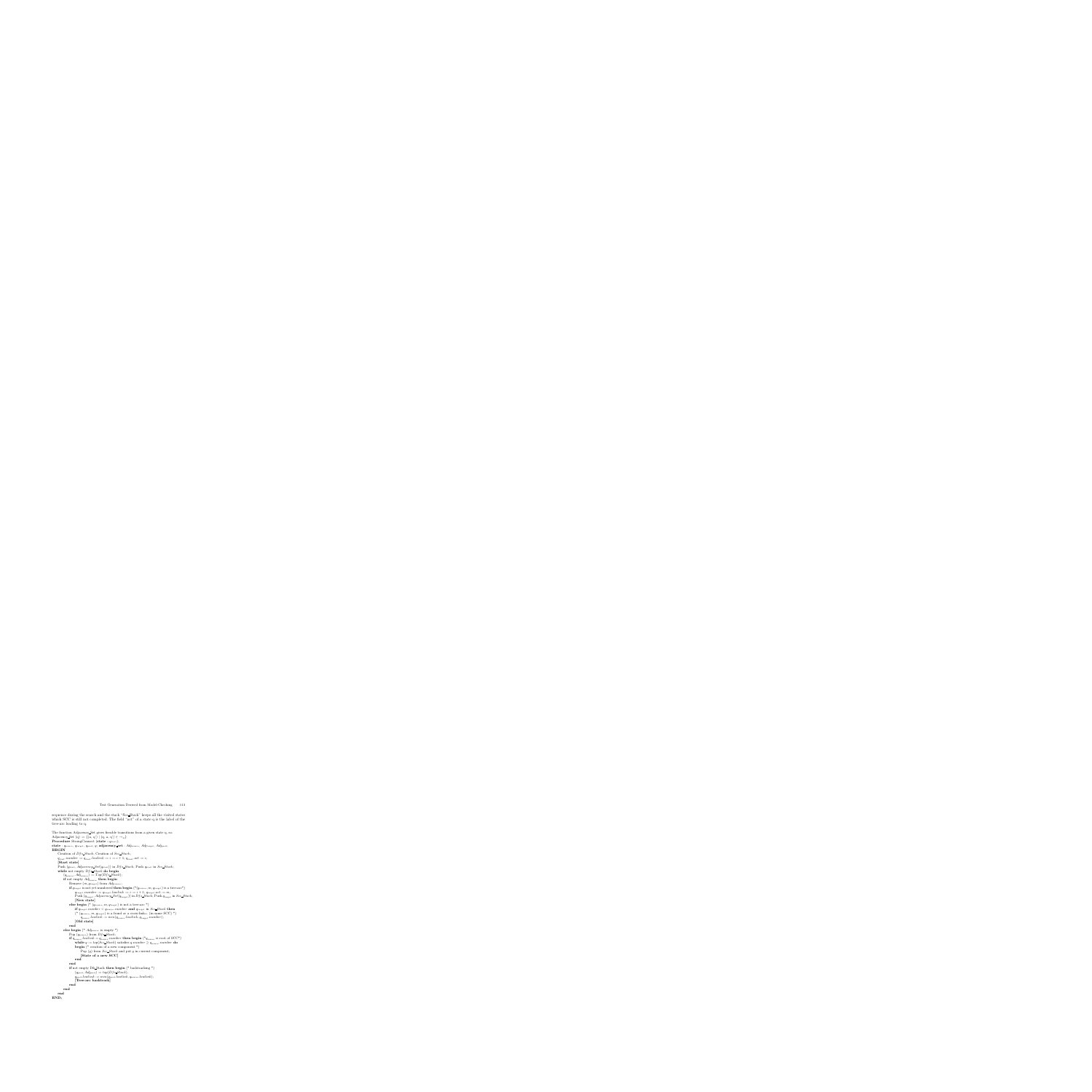```
Procedure MAIN (G);
BEGIN
    integer : i := 0;
    for q_{\text{start}} in Q^G if q_{\text{start}} not yet numbered then StrongConnect (q_{\text{start}});
END;
```
We can interpret the result of this program as the reduced directed acyclic graph (DAG) where a node is a SCC of G and where edges are either tree- $\arccos a$ cross-link<sub>out</sub>, or short-cut<sub>out</sub>. This algorithm is linear in both space and time. Notice that if the input graph  $G$  is rooted, a call to StrongConnect with the root will visit all states.

# **4 Computation of the Complete Test Graph**

Notice that if the controllability condition defined in Section 2 is suppressed and in condition 3 we redefine Pass by  $Pass = Accept_{VIS}$ , the resulting set of properties uniquely defines a subgraph of  $SP_{\text{VIS}}$  called *Complete Test Graph* (CTG) as it defines all potential test cases w.r.t.  $TP$ . Even if it does not define a test case, it is sometimes interesting to produce CTG and then to seperate it into a set of test cases. The following algorithm instantiating the undefined parts of StrongConnect framework computes the subgraph of the graph  $SP_{\text{VIS}}$  composed of all sequences leading to states in AcceptVIS. Moreover, as **ioco** forces to take into account all outputs of the specification, those not leading to  $Accept<sup>VIS</sup>$  have to be kept. Target states are put in the *Inconclusive* set.

$$
Trace(CTG) = \{ \sigma \mid SP_{\text{VIS}} \text{ after } \sigma \subseteq Accept^{\text{VIS}} \}
$$
  

$$
\cup \{ \sigma.a \in Trace(SP_{\text{VIS}}) \mid a \in A_{\text{O}}^{\text{VIS}} \land \exists \sigma'(SP_{\text{VIS}} \text{ after } \sigma.\sigma' \subseteq Accept^{\text{VIS}}) \}
$$

The problem of finding this subgraph reduces to the problem of finding the reduced DAG of SCCs which lead to an Accept state and thus reduces to find the roots of SCCs leading to an Accept state. For a DAG, a simple DFS allows to correctly synthesize the reachability to an  $Accept$  state along tree- $\arcsin_{out}$ , cross-links<sub>out</sub> and short-cuts<sub>out</sub> (there is no other type of edge in such a graph). This property is used to prove the correctness of the synthesis for each root of SCC using the underlying DAG structure of SCCs. Notice that a short-cut<sub>out</sub> between u and v does not give additional information regarding reachability in u w.r.t. v because there exists another path of tree-arcs from u leading to v. A root of a SCC leads to an Accept state if and only if it is an Accept state or a state of its SCC can reach another SCC, by a tree- $\arccos$  or cross-link<sub>out</sub>, which leads to an *Accept* state. The field "L2A" of a state meaning "Leads to an Accept state" is used to synthesize this reachability information. Moreover, L2A is also used for garbage collection of unnecessary parts of the graph.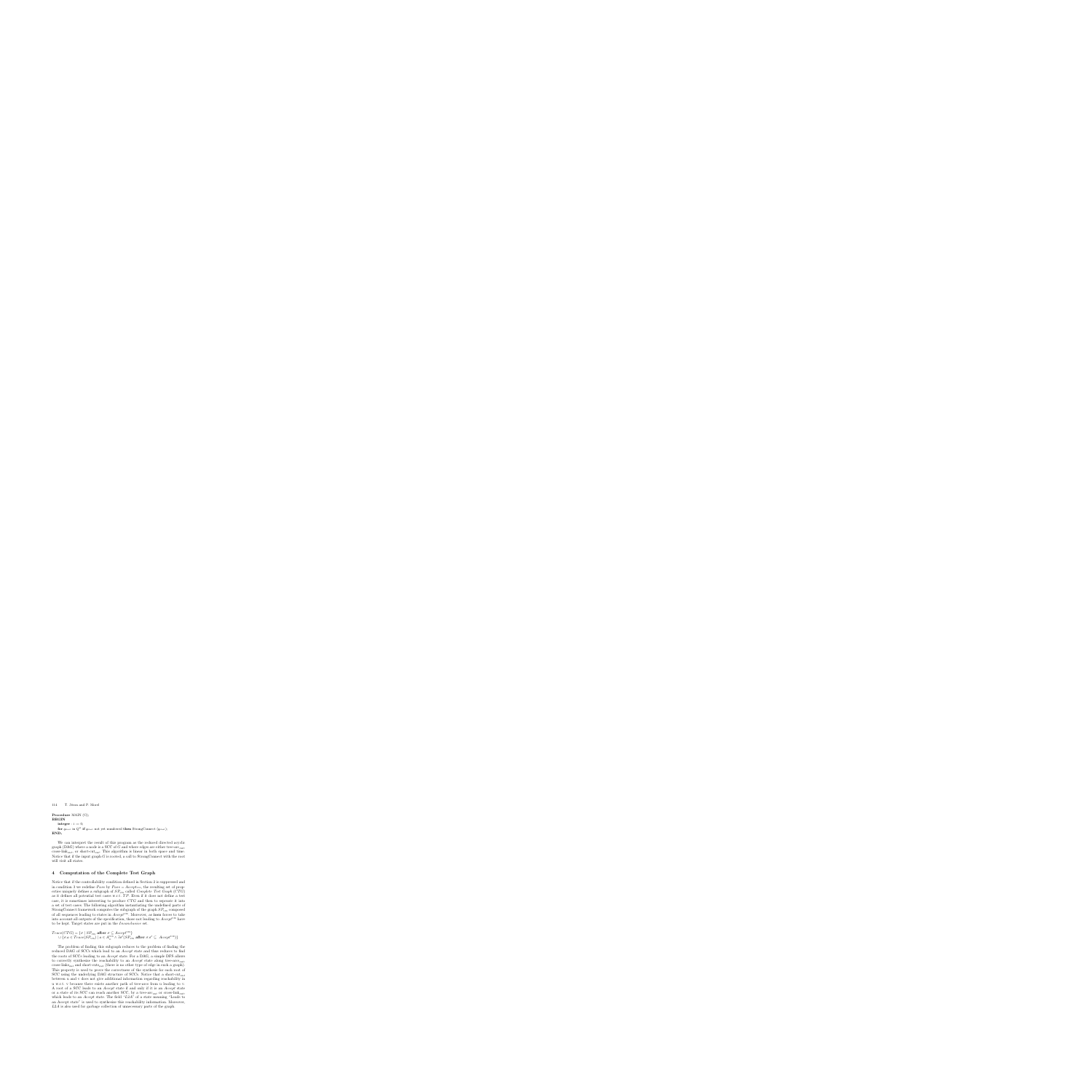When we reach a state for the first time, its L2A field is initialized to true if and only if it is an Accept state. So:

#### **[Start state]**

 $q_{\text{start}}.L2A := q_{\text{start}} \in Accept^{\text{VIS}};$ **if**  $q_{start}$  ∈  $Reject^{VIS} ∪ Accept^{VIS}$  **then** remove all  $(q_{\text{start}}, a, q')$  from  $\rightarrow_{\text{VIS}}$ ; **[New state]**

 $q_{\text{target}}$ . $L2A := q_{\text{target}} \in Accept^{\text{VIS}};$ **if**  $q_{\text{target}}$  ∈  $Reject^{\text{VIS}} \cup Accept^{\text{VIS}}$  **then** 

remove all  $(q_{\text{target}}, a, q')$  from  $\rightarrow_{\text{VIS}}$ ; When a state is reached again, only cross $link_{out}$  transitions add more information about reachability to an Accept state to the root of a strongly connected component. An input short-cut<sub>out</sub> or cross- $\mathop{\rm link}\nolimits_{out}$  to a SCC not leading to Accept is pruned. So:

#### **[Old state]**

**if** qtarget not in Scc Stack **then begin**

(\* It is a short-cut<sub>out</sub> or cross-link<sub>out</sub>\*) **if**  $q_{\text{target}}$ . $number < q_{\text{source}}$ . $number$ **then** (\* It is a cross-link<sub>out</sub> \*)

$$
q_{\text{source}}.L2A := q_{\text{source}}.L2A \lor q_{\text{target}}.L2A;
$$
  
if  $\neg q_{\text{target}}.L2A \land m \in A_{\text{I}}^{\text{VIS}}$  then  
remove  $(q_{\text{source}}, m, q_{\text{target}})$  from  $\rightarrow_{\text{VIS}}$ ;

#### **end**

When a root of a SCC is found, its L2A field is correct. All the states of this SCC update their L2A field w.r.t. their root and the part of the graph which cannot lead to Accept is pruned.

#### **[State of a new SCC]**

 $q.L2A := q_{\text{source}}.L2A;$ 

$$
\mathbf{if}\ \neg q.L2A\ \mathbf{then}
$$

remove all  $(q, a, q')$  from  $\rightarrow_{\text{VIS}}$ ;

We have to synthesize the reachability information along tree-arcs. An input tree- $\operatorname{arc}_{out}$  leading to a state not in  $CTG$  is pruned. So:

#### **[Tree-arc backtrack]**

 $q_{\text{pred}}$ . $L2A := q_{\text{pred}}$ . $L2A \vee q_{\text{source}}$ . $L2A$ ; **if**  $q_{source} . number = q_{source} . lowlink \Delta$  $\neg q_{\text{source}} . L2A \land m' := q_{\text{source}} . act \in A_{\text{I}}^{\text{VIS}}$ **then**

remove  $(q_{\text{pred}}, m', q_{\text{source}})$  from  $\rightarrow$ <sub>VIS</sub>;

Let  $CTG$  be the subgraph obtained by this algorithm from  $SP_{\text{VIS}}$  and reduced to the accessible part from its initial state.  $CTG = (Q^{\text{CTG}}, A^{\text{CTG}}, \rightarrow_{\text{CTG}}, q_0^{\text{CTG}})$ , with two sets of marked states  $Pass^{\text{CTG}}$  and  $Inconc^{\text{CTG}}$  such that:  $A^{\text{CTG}} = A_0^{\text{CTG}} \cup A_1^{\text{CTG}}$  with  $A_0^{\text{CTG}} \subseteq A_1^{\text{VIS}}$  and  $A_1^{\text{CTG}} = A_0^{\text{VIS}}$  (mirror image),  $\rightarrow_{\text{CTG}} = \{ (v, a, w) \in \rightarrow_{\text{VIS}} \mid v.L2A \;\land\; (w.L2A \;\lor\; a \in A^{\text{CTG}}_{\text{I}}) \}, q_0^{\text{CTG}} = q_0^{\text{VIS}},$  $Q^{\text{CTG}} = \{v \in Q^{\text{VIS}} \mid q_0^{\text{CTG}} \stackrel{*}{\rightarrow}_{\text{CTG}} v\}, \text{Pass}^{\text{CTG}} = Accept^{\text{VIS}} \cap Q^{\text{CTG}},$  $Inconc<sup>CTG</sup> = \{v \in \overline{Q}^{CTG} \setminus Pass<sup>CTG</sup> \mid \forall a \in A<sup>CTG</sup> \land w \in \overline{Q}^{CTG}, (v, a, w) \notin \rightarrow_{CTG}\}.$ 

The graph CTG contains all the behaviors a test case might have. According to the test case definition, now we have to deal with controllability.

# **5 Extraction of a Controllable Test Graph**

We present here an algorithm based on the StrongConnect framework and computing a subgraph of the accepted subgraph CTG, controllable and where each state can reach *Pass* state or is an *Inconclusive* state. Informally, the adaptation of StrongConnect consists in a DFS starting from each *Pass* state of CTG and using the predecessor transition relation. A correction of possibly controllability conflicts is done for all new reached state by pruning conflicting actions with the current action. This may modify the reachability from the initial state which is synthesized in order to determine the set of states of the resulting controllable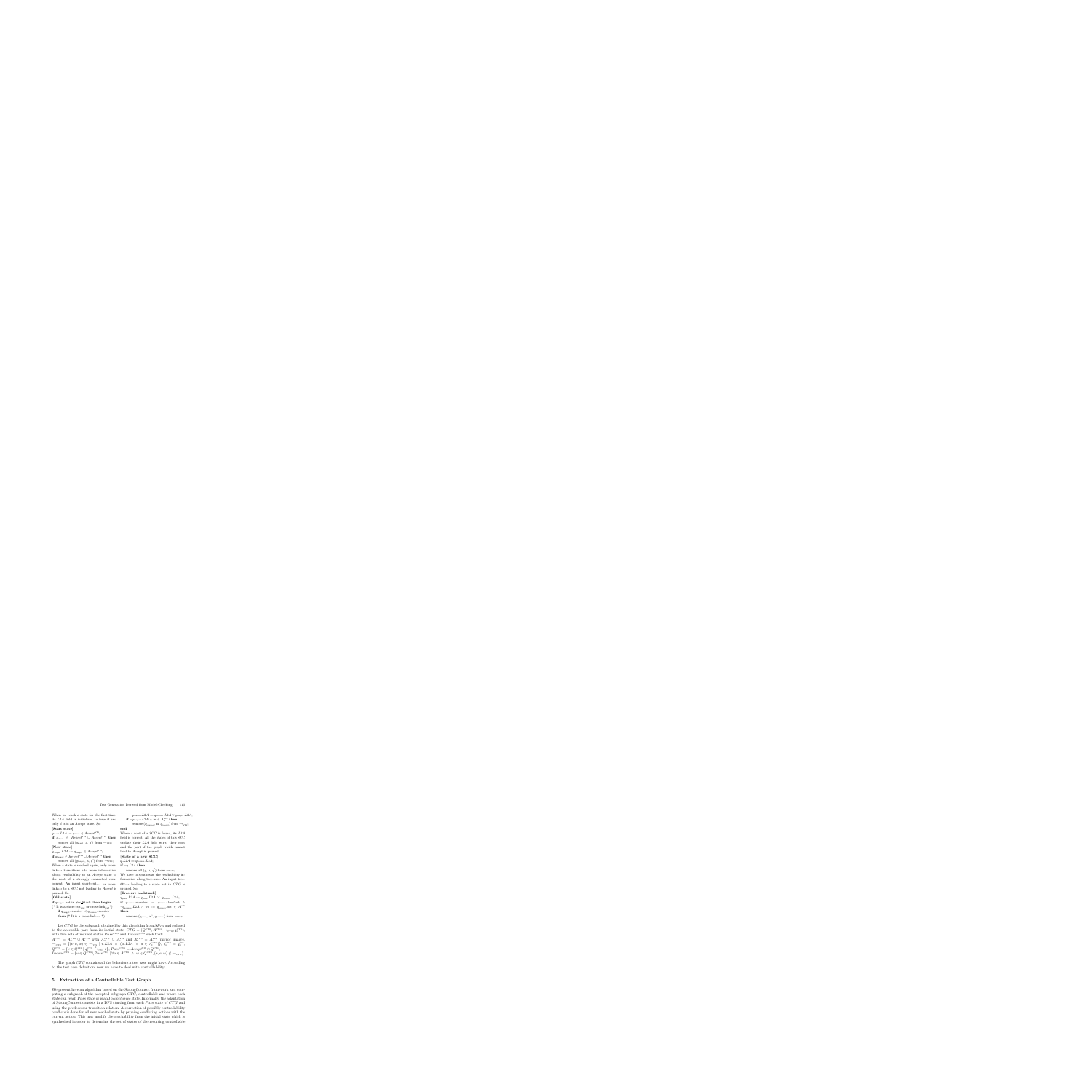test case. This is based on the same scheme as the synthesis of  $L2A$  (field "rfis" for "Reachable From the Initial State").

**[Start state]**

 $q_{\text{start}}.rfis := (q_{\text{start}} = q_0^{\text{CTG}});$ 

The function Adjacency Set takes into account the backward sight of the new algorithm.

 $Adjacency\_Set(q) :=$  $\{(a,q')|(q',a,q) \in \rightarrow_{\text{CTG}}\}$ The procedure Pruning allows to prune transitions of CTG causing controllability conflicts with the current transition of a given state. **Procedure** Pruning (q, m) **Begin if**  $m \in A_0^{\text{CTG}}$  **then** (\* remove all others \*)  $\forall m' \neq m$ , remove  $(q, m', q')$  from  $\rightarrow_{\text{CTG}}$ ; **else** (\* remove all the outputs \*)  $\forall m' \in A^{\text{CTG}}_{\text{O}}$ , remove  $(q, m', q')$  from  $\rightarrow$   $_{\text{CTG}}$ ;  $q_{\text{pred}}.r f is := q_{\text{pred}}.r f is \vee q_{\text{source}}.r f is;$ **End** The initialization and synthesis of the  $rfis$ field are based on the L2A field scheme. We prune conflicting transitions when a new state is reached. **[New state]**  $q_{\text{target}} \cdot r f i s := (q_{\text{target}} = q_0^{\text{CTG}});$ Pruning  $(q_{\text{target}}, m)$ ; **[Old State]**  $q_{\text{source}}.rfis := q_{\text{source}}.rfis \lor q_{\text{target}}.rfis;$  $\mathbf{if} \ \neg q_{\mathrm{target}} .rfis \ \land \ m \in A_{\mathrm{O}}^{\mathrm{CTG}} \ \mathbf{then}$ remove  $(q_{\text{target}}, m, q_{\text{source}})$  from  $\rightarrow_{\text{CTG}}$ **[State of a new SCC]**  $q.rf is := q_{\text{source}}.rf is;$ **if**  $\neg q.rf$ *is* **then** remove all  $(q, a, q')$  from  $\rightarrow_{\text{CTG}}$ ; **[Tree-arc backtrack] if**  $q_{\text{source}}.number = q_{\text{source}}.lowlink \wedge$  $\neg q_{\text{source}}.\nrfis \wedge m' := q_{\text{source}}.\nact \in A^{\text{CTG}}_{\text{O}}$ **then** remove  $(q_{\text{source}}, m', q_{\text{pred}})$  from  $\rightarrow$ <sub>CTG</sub>;

Let  $TC = (Q^{\text{TC}}, A^{\text{TC}}, \rightarrow_{\text{TC}}, q_0^{\text{TC}})$ , with two sets  $Pass^{\text{TC}}$  and  $Inconc^{\text{TC}}$  such that :  $A^{TC} = A_0^{TC} \cup A_1^{TC}$  with  $A_0^{TC} = A_0^{CTG}$  and  $A_1^{TC} = A_1^{CTG}$ ,  $\rightarrow_{\text{TC}}$  = { $(v, a, w) \rightarrow_{\text{CTG}}$  |v.rf is  $\land$  (w.rf is  $\lor a \in A_{\text{I}}^{\text{TC}}$ )},  $q_0^{\text{TC}} = q_0^{\text{CTG}}$ ,  $Q^{\text{TC}} = \{v \in Q^{\text{CTG}} \mid q_0^{\text{TC}} \stackrel{*}{\rightarrow}_{\text{TC}} v\}, \, Pass^{\text{TC}} = Pass^{\text{CTG}} \cap Q^{\text{TC}},$  $Inconc^{\text{TC}} = \{v \in Q^{\text{TC}} \setminus Pass^{\text{TC}} \mid \forall a \in A^{\text{TC}} \land w \in Q^{\text{TC}}, (v, a, w) \notin \rightarrow_{\text{TC}}\}.$ **Remark:** The order in which we apply "controllable" StrongConnect to Pass states of CTG influences the resulting test case. Breadth-first search starting from the set of Pass states could give shortest test cases, but StrongConnect allows to interleave garbage collection. The graph CTG represents all the behavior to be tested w.r.t. a test purpose. We can derive from this graph sequential, arborescent, or looping test cases. We could even apply some automata based

# **6 Solving Controllability Conflicts during Forward Search**

methods such as UIO to each SCC of CTG.

In the previous section, we have shown an algorithm resolving all the controllability conflicts of the graph CTG. In fact some conflicts can be solved during the forward DFS as will be shown in this section.

Notice that in the complete algorithm, we attempt to synthesize in an efficient way the information of reachability to an *Accept* state on all the roots of SCC of  $SP<sub>VIS</sub>$ . First, we prone that a controllability conflict in a state can be removed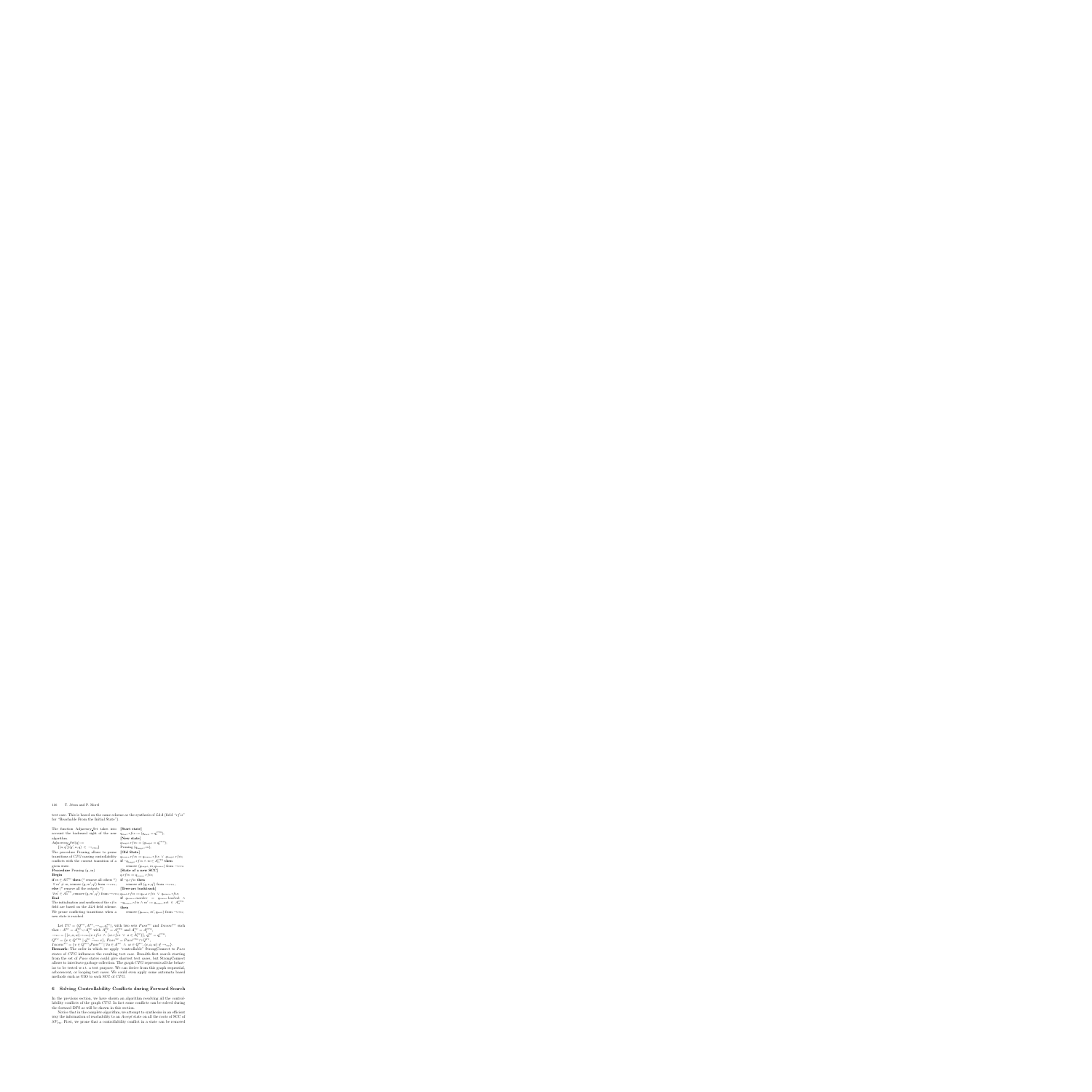during this algorithm in the case where we know that this state leads to an Accept state. This is done while backtracking a transition m between a source state such that its  $L2A$  is still false and a target state such that its  $L2A$  is true. In this case, we can prune all the transitions from the source state in conflict with m. This assumption leads us to synthesize  $L2A$  not only for a root of a SCC but also for all the states of this SCC which can get the information earlier and then to prune parts of the initial graph earlier and thus saving time. In this algorithm refined from the  $CTG$  computation, the synthesis of  $L2A$  information is done along tree-arcs, cross-links and fronds and possible pruning actions are done earlier. As seen before, short-cut transitions give redundant information.

The function "pruning" not only prune conflicting already synthesized transitions but also conflicting transitions not already treated.

synthesis of L2A is done along cross-links,

**Procedure** Pruning  $(q, m, Adj)$ **Begin**  $\textbf{if } m \in A^{\text{VIS}}_{\text{I}} \textbf{ then}$ **begin** (\*remove all other transitions\*)  $Adj := \emptyset;$  $\forall m' \neq m$ , remove all  $(q, m', q')$  from  $\rightarrow_{\text{VIS}}$ ; **else begin** (\* remove all the inputs \*)  $\forall m' \in A^{\text{VIS}}_{\text{I}}$ , remove all  $(q, m', q')$  from  $\rightarrow_{\text{VIS}}$ **[Tree-arc backtrack]**  $\forall m' \in A_I^{\text{VIS}}$ , remove all  $(m', q')$  from  $Adj$ ; **end End [Start state]**, **[New state]** and **[State of a new SCC]** are identical to parts of the complete test graph computation. The **[Old State]**  $\wedge$   $m \in A_{\rm I}^{\rm VIS}$  then

short-cuts, fronds and tree-arcs. Now, pruning actions are done earlier when backtracking to a state which knows that it leads to Accept.

**if**  $q_{\text{target}}$ . $L2A \wedge \neg q_{\text{source}}$ . $L2A$  **then** Pruning  $(q_{\text{source}}, m, Adj_{\text{source}});$ **else if**  $q_{\text{target}} \notin \text{Scc\_Stack} \land \neg q_{\text{target}}$ .L2A remove  $(q_{\text{source}}, m, q_{\text{target}})$  from  $\rightarrow$ <sub>VIS</sub>;  $q_{\text{source}}.L2A := q_{\text{source}}.L2A \ \lor \ q_{\text{target}}.L2A;$ **if**  $q_{\text{source}}$ . $L2A \wedge \neg q_{\text{pred}}$ . $L2A$  **then** Pruning  $(q_{\text{pred}}, q_{\text{source}}.act, Adj_{\text{pred}});$ **else if**  $q_{\text{source}} \notin \text{Scc\_Stack} \land \neg q_{\text{source}} \cdot L2A$  $\wedge m' := q_{\mathrm{source}}.act \in A_{\mathrm{I}}^{\mathrm{VIS}}$  then remove  $(q_{\text{pred}}, m', q_{\text{source}})$  from  $\rightarrow$ <sub>VIS</sub>;  $q_{\text{pred}}.L2A := q_{\text{pred}}.L2A \ \lor \ q_{\text{source}}.L2A;$ 

**Remark:** The resulting graph is a subgraph of CTG. Some controllability conflicts persist in some states which have synthesized the  $L2A$  information w.r.t. their root only. We have to apply to this resulting graph the algorithm of the previous section to correct persistent conflicts.

# **7 Tool**

**Architecture and Algorithms:** The algorithms presented in the paper are the basis of our prototype tool TGV developed in collaboration with IRISA/INRIA Rennes and Verimag Grenoble [12,13,17,4]. In Section 2 we have presented all IOLTS considered for the test cases generation:  $S$ ,  $TP$ ,  $SP$ ,  $SP_{\text{VIS}}$ . As TGV works on-the-fly, only necessary parts of these *IOLTS* are constructed on demand in a lazy way. This imposes that *IOLTS* are implicit and accessed through APIs giving the functions for their construction: the initial state, the transition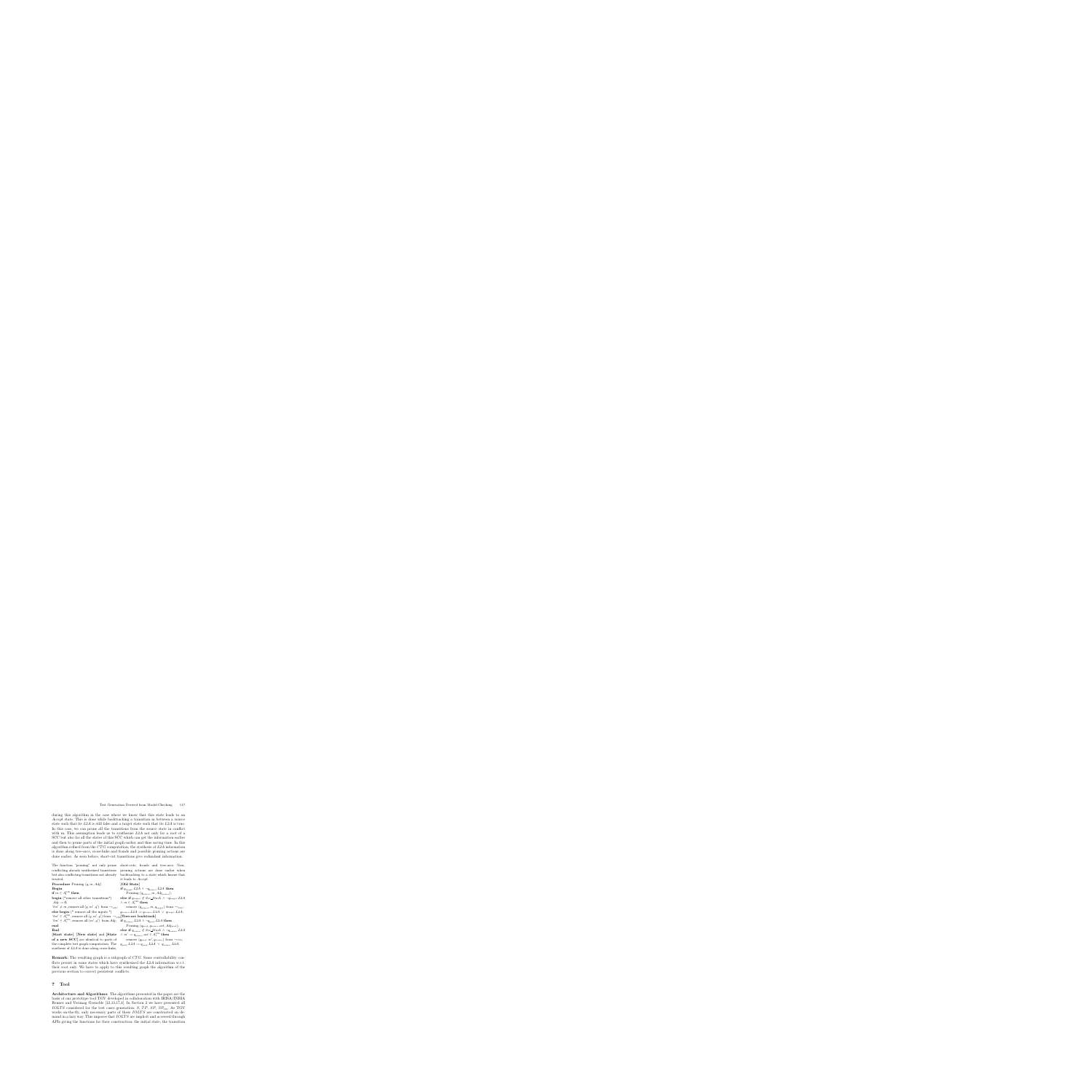relation and comparison of states. TGV also uses an API of CADP [11] to store parts of all intermediate *IOLTS*. TGV is interfaced with several different simulators which provide the API for S. In particular it is interfaced with the SDL simulator ObjectGeode from Verilog [3] and the LOTOS simulator from CADP.

Another central algorithm is the algorithm which computes  $SP_{\text{VIS}}$  from  $SP$ already presented in [17]. It combines several aspects: addition of  $\delta$  actions in the case of quiescence,  $\tau$ -reduction and determinization. All this is done on-the-fly with again an adaptation of StrongConnect interleaved with a classical subset construction for determinization (see e.g. [15]). In this case StrongConnect is applied to the subgraph of  $SP$  composed of  $\tau$ -actions. Meanwhile, observable actions and target states are synthesized on top of the subgraphs and a subset construction is applied for determinization. StrongConnect starts from the initial state of SP and creates new initial states for subsequent calls to StrongConnect each time an observable action reaches a new state until no new initial state is created. Links from states to their SCCs are stored avoiding to explore an already computed SCC. The application of Tarjan algorithm has linear complexity in time and space but the subset construction involves an exponential blow up in the size of the resulting graph. Nevertheless as TGV is applied on-the-fly we have been able to tackle examples with a lot of internal actions (specifications describing services for example) where determinization was the bottleneck for methods with complete state graph generation.

**Case Studies:** The first experiment of TGV [13] was done on an SDL specification of an ISDN protocol named DREX. Even with this embryonic version implementing the algorithm of [12] which did not completely work on the fly, TGV proved its efficiency and the quality of generated test cases compared to manual ones. TGV now works on-the-fly with the algorithms presented here and has been experimented on two industrial size case studies. The first one is an SDL specification of the SSCOP protocol of the ATM which served for many other case studies. This study allowed us to combine static analysis techniques in prelude to test generation and to use TGV on a multi-process specification in an asynchronous environment [4]. The second one is a LOTOS specification of a cache coherency protocol of a multiprocessor architecture of Bull [18]. Produced test cases have been executed on the real architecture and improved the test practice in a domain to which it was not originally dedicated. For these two case studies, on-the-fly generation proved its utility as it was impossible to generate the complete state graphs.

**Comparison with other Techniques:** Compared to TGV, methods based on automata theory (see e.g. [20]) have serious drawbacks. They need the construction of complete state graphs which limits their use to small specifications. As in TGV, they need abstraction and reduction of internal actions, determinization and often minimization, but on the whole state graph of the specification. They need the construction of identifying sequences (UIO for example) and quite complex algorithms to build test cases while TGV is linear in this phase. Their advantage is the complete coverage of a fault model but, as other methods, this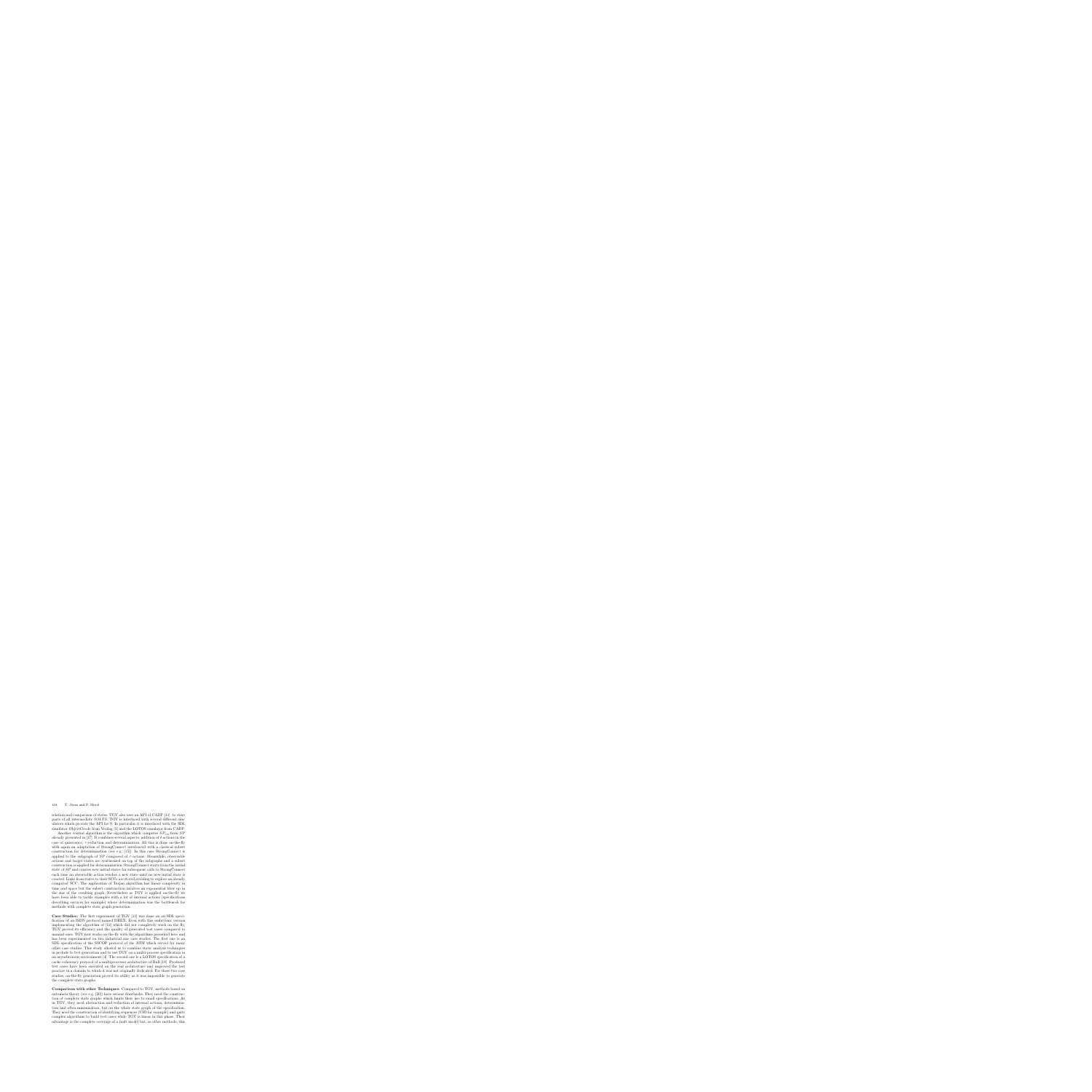needs assumptions on the implementation such as fairness. Often determinism is required but this is not realistic. A test suite is a monolithic sequence and does not correspond to hand-written test cases. Observable non-determinism (possible responses of the implementation to an input) is not really taken into account because output divergence of the specification w.r.t. the test sequence directly leads to an *Inconclusive* verdict. Nevertheless, test suites written by hand sometimes have identifying sequences that automatic tools should be able to produce. These sequences do not identify states of the state graph but control states of the specification. An idea is to use these methods on more abstract specifications (only the control part) in order to generate test purposes for control state identification.

This leads us to the comparison with TVEDA. TGV and TVEDA are complementary tools. TVEDA can produce automatically test purposes that can be used by TGV. But generating test purposes automatically is in general not sufficient to cover all interesting behaviors. So users will still have to specify some test purposes by hand.

In some aspects, TGV seems similar to Samstag [14] which uses test purposes specified by MSCs. But there are important differences. The first one is that the theory underlying Samstag is not clear. Nothing refers to any conformance relation or fault model which prevent from any proof on the correctness of generated test cases. Non-determinism is not taken into account because if a test purpose MSC does not define a "unique observable", it is rejected. A test purpose specified by an MSC must describe a complete sequence of observable events which makes it difficult to write and prevents for any abstraction. Finally, the algorithm is almost limited to checking that the MSC describes a (non-deterministic) behavior of the specification and completing the MSC with inputs leading to Inconclusive.

Trojka [9] has common points with TGV. It is based on the same theoretical background [25]. It performs on-the-fly test case generation in the sense that it can simultaneously execute them on the IUT. Trojka does not use test purposes as TGV but randomly chooses outputs of the test case among possible ones and checks the validity of inputs according to the observable behavior of the specification. This necessitates a function similar to  $\tau$ -reduction and determinization. This has been implemented by a breadth traversal which prevents the detection of livelocks and may duplicate some work, problems which are solved by TGV with the computation of SCCs.

### **8 Conclusion**

We have presented a new on-the-fly test case generation algorithm based on a classical graph algorithm also used in some local and on-the-fly model-checkers. This algorithm has complexity linear in the size of the observable behavior of the product of a test purpose and a specification. It produces test cases of high quality and very similar to those written by hand with choices and loops. This algorithm and those sketched in Section 7 are being transfered into the Object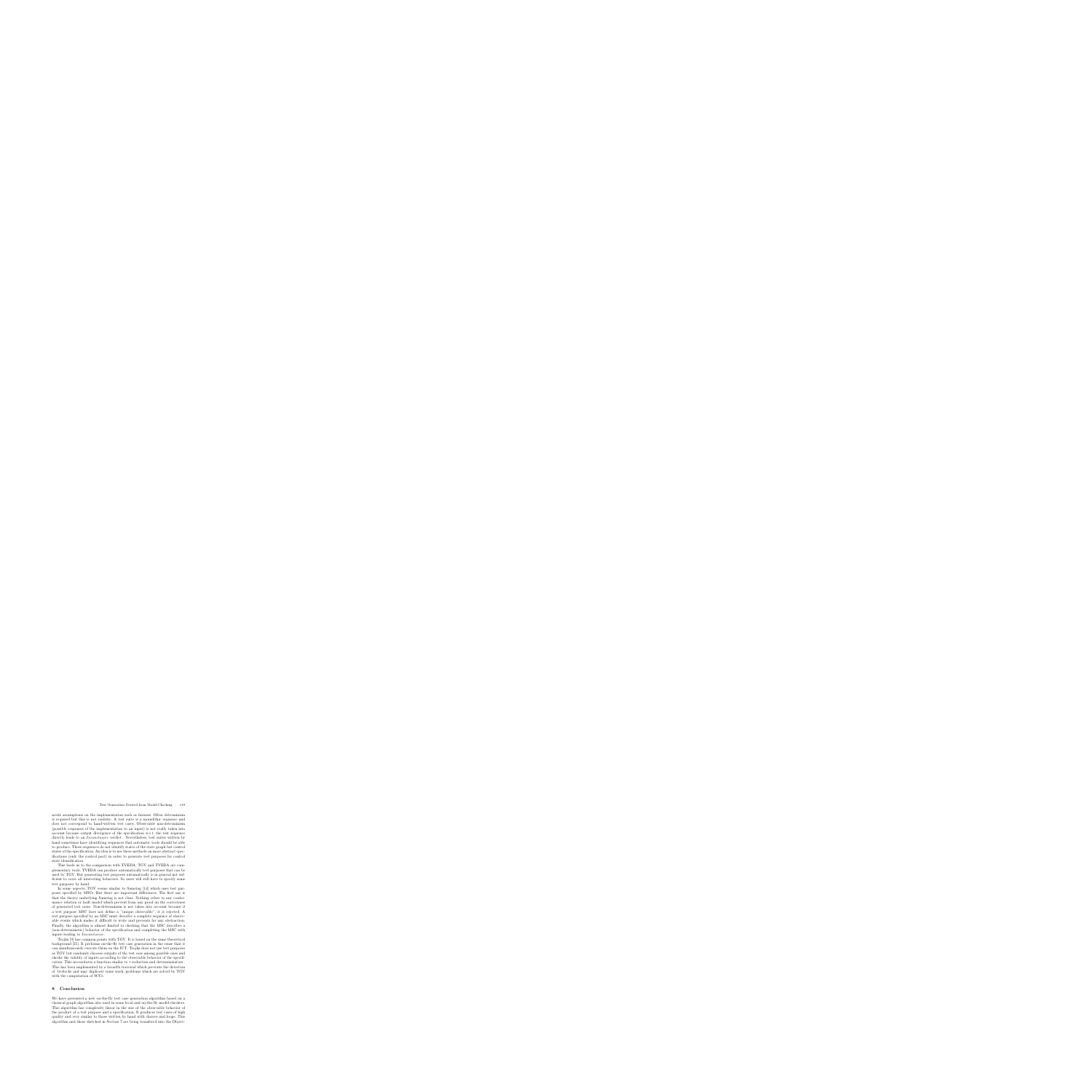Geode tool from Verilog [3]. They will serve as the test generation engine which will accept test purposes either written by hand or obtained by simulation or automatically computed by a method derived from TVeda with a coverage strategy [19]. However, what is lacking in TGV is a clever treatment of data. For the moment, the stress has been put on control and data values are enumerated by the underlying simulation tools which may lead to a state explosion for specifications with large value domains. But we have started to study the possibility to combine the algorithms of TGV with a constraint solver and abstract interpretation techniques with the ambition to generate symbolic test cases with parameters and variables. Some ideas from previous works on TVEDA for example [22] could also be helpful.

# **References**

- 1. ISO/IEC International Standard 9646-1/2/3. OSI-Open Systems Interconnection, Information Technology - Open Systems Interconnection Conformance Testing Methodology and Framework, 1992. 108
- 2. S. Abramsky. Observational equivalence as a testing equivalence. *Theoretical Computer Science*, 53(3), 1987. 108
- 3. B. Algayres, Y. Lejeune, F. Hugonnet, and F. Hantz. The AVALON project : A VALidatiON Environment For SDL/MSC Descriptions. In *6th SDL Forum, Darmstadt*, 1993. 118, 120
- 4. M. Bozga, J.-C. Fernandez, L. Ghirvu, C. Jard, T. Jéron, A. Kerbrat, P. Morel, and L. Mounier. Verification and test generation for the SSCOP protocol. *Journal of Science of Computer Programming, Special Issue on The Application of Formal Methods in Industrial Critical Systems*, To appear, 1999. 117, 118
- 5. E. Brinskma. A theory for the derivation of tests. In *Protocol Specification, Testing and Verification VIII*, pages 63–74. North-Holland, 1988. 108
- 6. E.M. Clarke, E.A. Emerson, and A.P. Sistla. Automatic verification of finite state concurrent systems using temporal logic specification. *ACM Transactions on Programming Languages and Systems*, 2(8):244–263, 1986. 109
- 7. C. Courcoubetis, M. Vardi, P. Wolper, and M. Yannakakis. Memory efficient algorithms for the verification of temporal properties. In *Workshop on Computer Aided Verification*. LNCS 531, June 1990. 109
- 8. R. De Nicola and M. Henessy. Testing equivalences for processes. *Theoretical Computer Science*, 34:83–133, 1984. 108
- 9. R.G. De Vries and J. Tretmans. On-the-Fly Conformance Testing using Spin. In G. Holzmann, E. Najm, and A. Serhrouchni, editors, *Fourth Workshop on Automata Theoretic Verification with the* Spin *Model Checker*, ENST 98 S 002, pages 115–128, Paris, France, November 2 1998. 119
- 10. A. Engels, L. Feijs, and S. Mauw. Test generation for intelligent networks using model checking. In *Third Workshop TACAS, Enschede, The Netherlands*, LNCS 1217. Springer-Verlag, 1997. 109
- 11. J.-C. Fernandez, H. Garavel, A. Kerbrat, R. Mateescu, L. Mounier, and M. Sighireanu. CADP: A Protocol Validation and Verification Toolbox. In Rajeev Alur and Thomas A. Henzinger, editors, *Proc. of CAV'96 (New Brunswick, New Jersey, USA)*. LNCS 1102, August 1996. 118